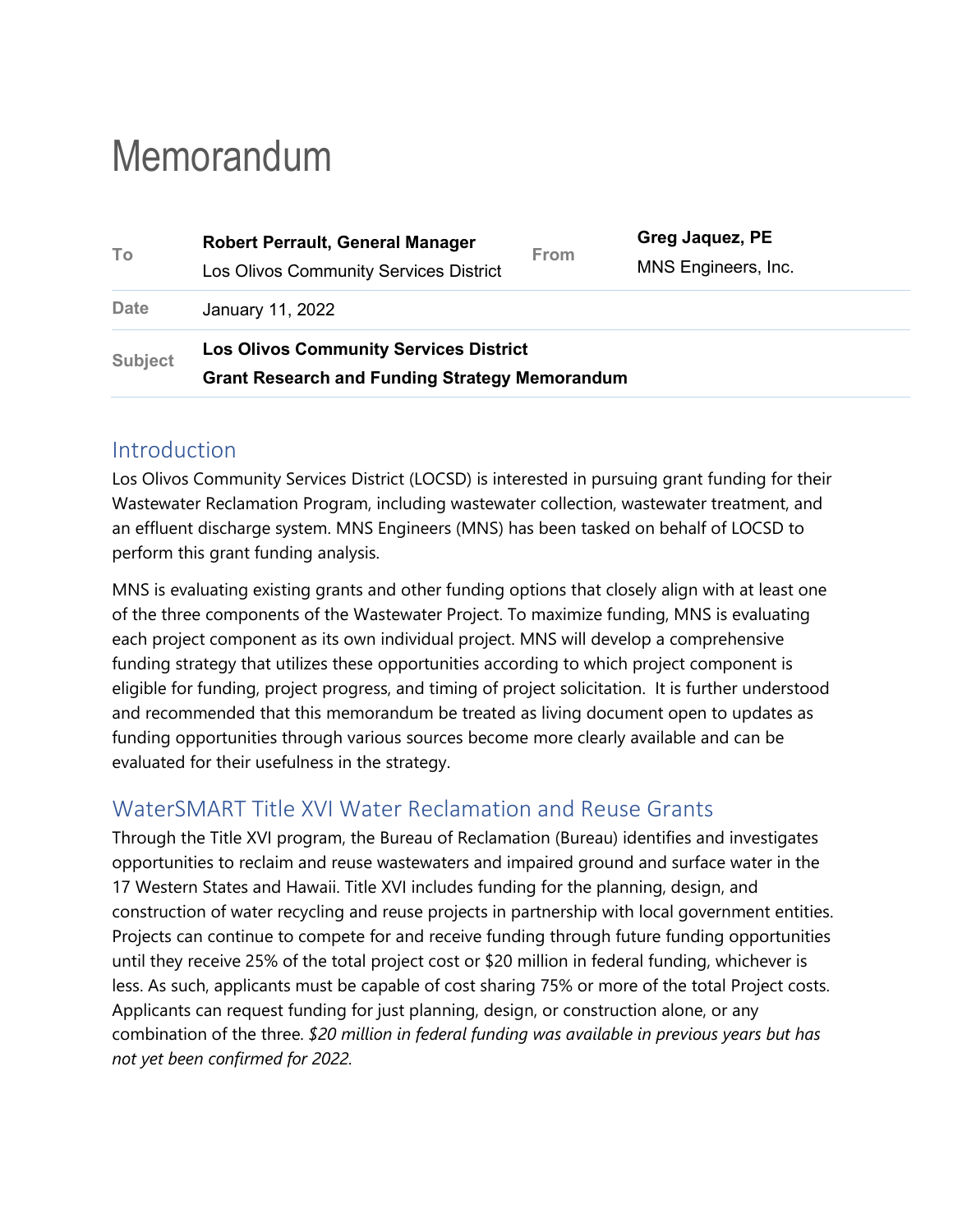#### Eligibility Criteria:

Projects eligible for funding under the WIIN Act include those that have a completed Feasibility Study that has been reviewed by the Bureau and found to meet all of the requirements of the Reclamation Manual Release WTR 11-01. The findings of the Bureau's review must also have been transmitted to Congress for the project to be eligible. A Feasibility Study can be submitted to the Bureau at any time, however, it must be approved by the Bureau before the next Notice of Funding Opportunity (NOFO) is posted.

The Feasibility Study must meet the requirements set forth in the Reclamation Manual WTR11- 01. However, existing studies may be utilized by developing a "Crosswalk Table" in conjunction with a technical memo that supplements gaps in the existing study. The Bureau will accept for review a water reclamation, recycling or desalination feasibility study report prepared for other purposes (e.g., as part of an application for state funding programs). However, when a report prepared for other purposes is reviewed, the project sponsor must provide a crosswalk that identifies the sections and page numbers that clearly address each element.

In 2016, Los Olivos CSD completed a Feasibility Study and Engineering Report. A Siting Study for the wastewater treatment plant was completed in 2021 and a Project Report is underway. Once complete, a crosswalk table may be developed to utilize all existing studies in submission to the Bureau. Studies should be submitted several months prior to submitting the grant application. After the Bureau reviews the Study, their findings will need to be sent to Congress. Los Olivos CSD should consider submitting an application in 2023, as 2022 applications are due in April and there will not be enough time to complete the Project Report and submit it in time for review and approval before the NOFO release in March.

Title XVI projects develop and supplement urban and irrigation water supplies through water reuse—thereby improving efficiency, providing flexibility during water shortages, and diversifying the water supply. Wastewater collection and treatment alone do not qualify as eligible projects. However, including a groundwater recharge component would transform the Wastewater Reclamation Project into a water recycling project, providing drought-resilience and climate change resilience in the Los Olivos community, and making it an eligible Title XVI project. Including groundwater recharge involves ensuring the wastewater is treated properly for groundwater injection, which may affect the type of proprietary package wastewater treatment plant selected. Additionally, MNS understands that a third-party water purveyor would need to purchase the treated effluent and undertake the responsibility of constructing and operating an injection system. MNS recommends that LOCSD pursue a partnership with Santa Ynez River Water Conservation District, Improvement District No.1 (ID1) to develop a method of effluent discharge and groundwater recharge. Cooperating with ID1 in this way not only establishes a method of discharging effluent, it adds a water recycling element that will strengthen the Project and enable eligibility for other grant opportunities.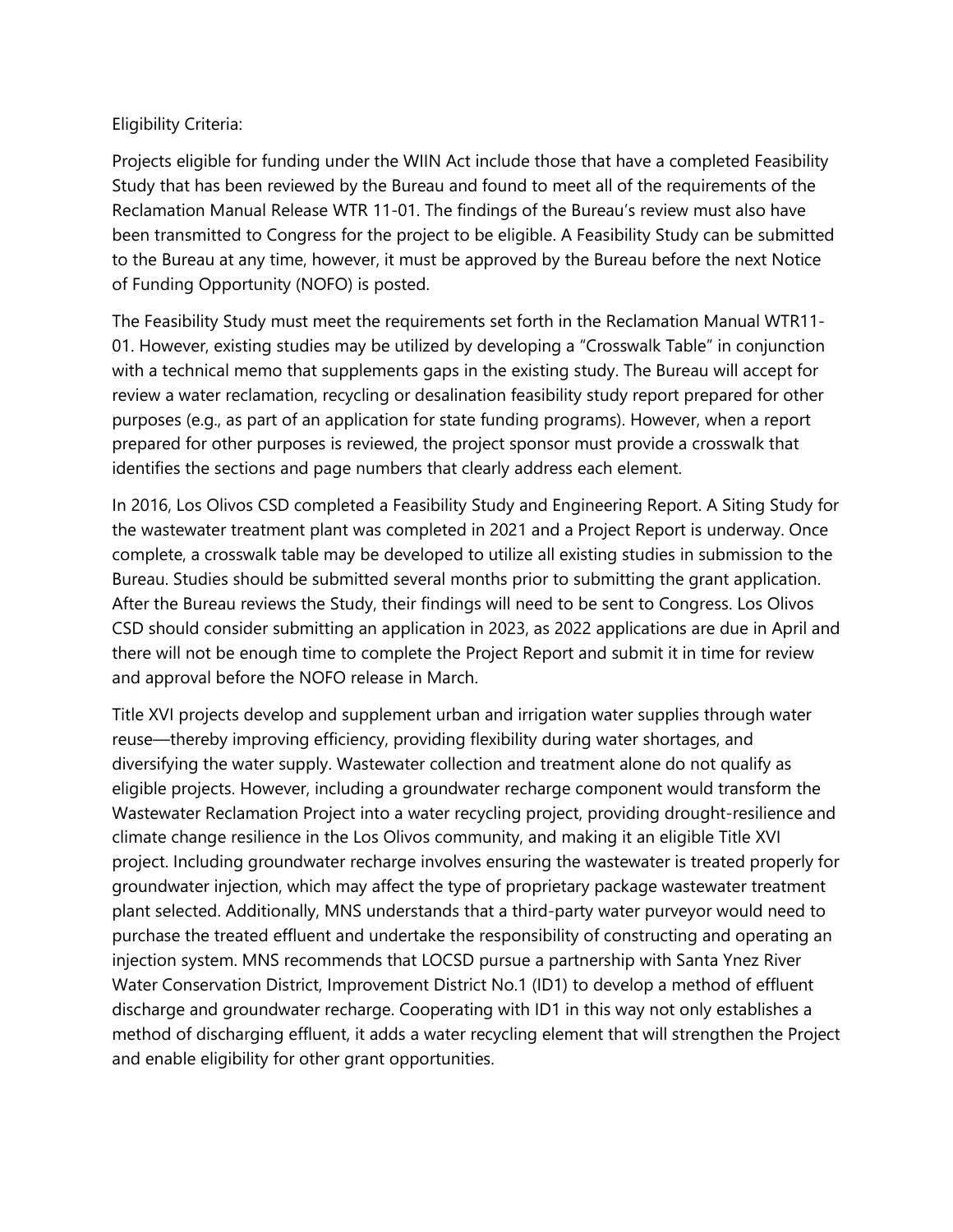*It is important to note that the outcome of the new Federal Infrastructure Bill may affect WaterSMART and Title XVI funding available this year. MNS will continue to update the LOCSD funding analysis to reflect the current status.*

[View Opportunity | GRANTS.GOV](https://www.grants.gov/web/grants/view-opportunity.html?oppId=332329)

# Clean Water State Revolving Fund (CWSRF)

The CWSRF program offers low-cost financing for a wide variety of water quality projects. The program is capable of financing projects from under \$1 million to over \$100 million. Administered by the SWRCB, the CWSRF helps communities prevent pollution of precious water resources to maintain their beneficial uses.

Since its inception in 1989, the CWSRF has provided below-market rate financing for the construction of wastewater treatment and water recycling facilities, for implementation of nonpoint source and storm drainage pollution control solutions, and for the development and implementation of estuary plans to protect and promote the health, safety, and welfare of all Californians.

Applications are continuously accepted. Of the complete applications received for the CWSRF, 95% receive an executed financing agreement in 9 months or less. For purposes of applying for federal grants, CWSRF funds can be considered non-federal matching funds as long as there is no principal forgiveness.

Eligible projects include, but are not limited to:

- Planning, Design and/or Construction of publicly-owned facilities including: Wastewater treatment plants, Sewer collectors and interceptors, Combined sewers, Septic to sewer conversions, Storm water reduction and treatment, and Water reclamation facilities.
- Planning, Design and/or Implementation of: Nonpoint source projects or programs, and Estuary conservation and management plans.

The Water Recycling Funding Program (WRFP), a subset of CWSRF, should be considered as an option to support construction of the treatment system. The wastewater collection system would also be included in the CWSRF application. The WRFP Construction Funding application requires a completed Project Report. As such, LOCSD is encouraged to apply as soon as the Project Report is completed.

# Small Community Drought Relief Program

The Small Community Drought Relief Program (Program) is funded by the Department of Water Resources. The goal of the Program is to provide financial and technical resources to small communities burdened by drought-related water shortages. The Legislative Budget Act authorized the Program in 2021.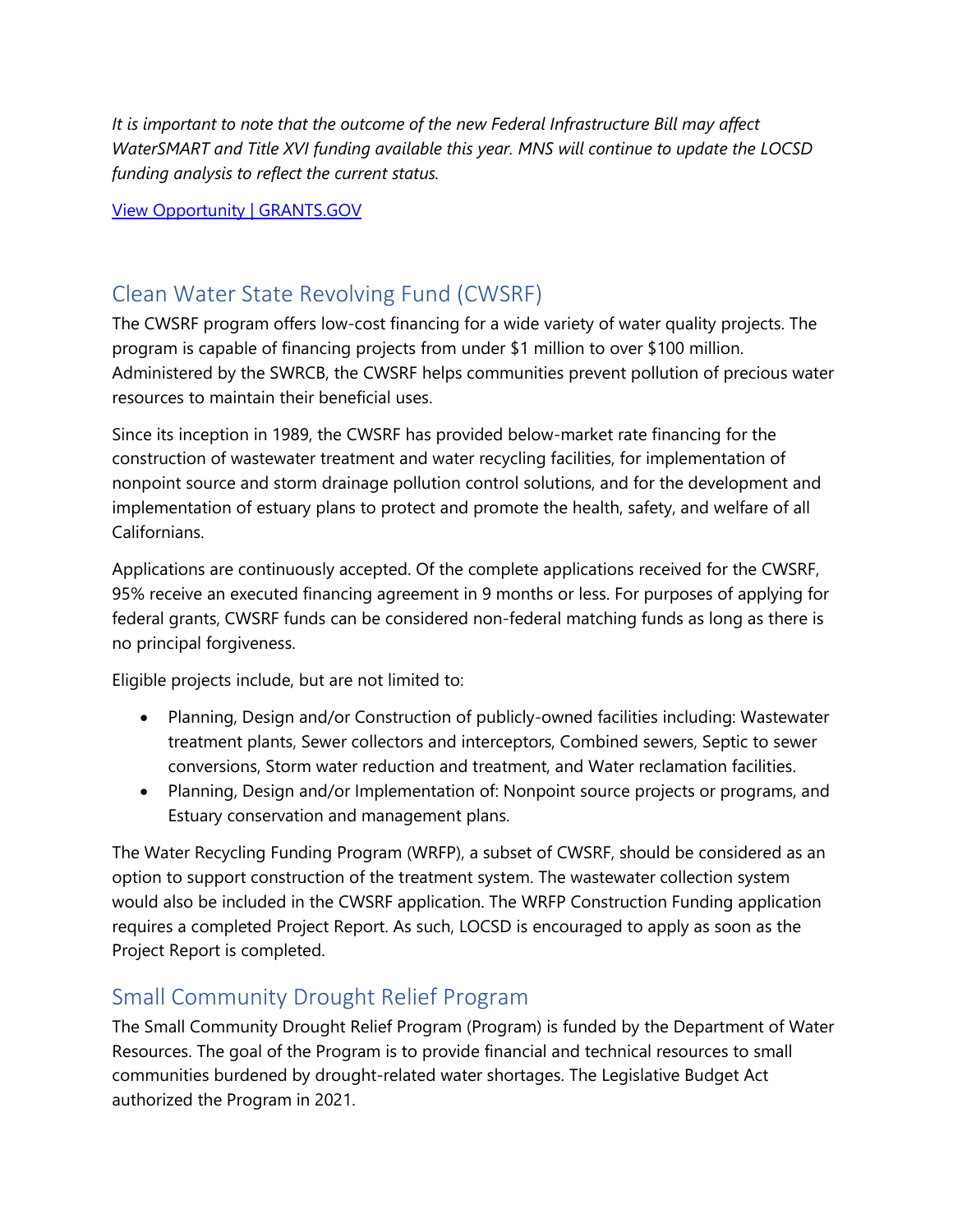Funds are currently being distributed on an on-going basis. The primary concern with pursing a grant through the Program may be the unknown availability of future funding. The grants are awarded on a first-come, first-serve basis until the funds are expended or until December 29, 2023. However, the entire allocation of grant funding has been awarded. With the current drought conditions ongoing throughout the State, there is a strong likelihood the State Legislature will appropriate additional funding to this program for Fiscal Year 2022-23. The structure of this grant does not require cost-sharing with the grantee. The project time limit is three years, and all funds must be expended by June 30, 2024.

#### Eligibility Criteria:

Public agencies, public utilities and special districts (i.e. community services or reclamation districts) are eligible applicants for the Program. Based on this criterion, the Los Olivos CSD is a qualified applicant. The project must also be in a county which was included in the 2021 drought emergency proclamations, which applies to Santa Barbara County. The types of projects that can be funded are those that provide reliable water supplies, improve storage, replace aging or leaking infrastructure or provide backup power for water systems. The proposals for grant funding are not scored and are thus non-competitive. The applications are only evaluated against the Program objectives.

The objective of the Small Community Drought Relief Program is to assist small systems burdened by drought conditions. According to the project plans, ID1 would be the recipient of the advanced treated effluent of the Los Olivos CSD's Wastewater Treatment Plant. This water would be directed back into the basin, which would have a significant positive impact on the groundwater levels, thus attenuating some impacts of the current drought. This outcome satisfies the primary objective of the Program's goal to assist small, drought-afflicted communities with creating more sustainable water supplies. Given the interrelated nature of the reuse project, a close collaboration between the Los Olivos CSD and ID1 would be important to bolster the application for grant funding.

## Proposition 68 Sustainable Groundwater Management Grant (Round 2)

Proposition 68 authorizes the Legislature to appropriate from \$500,000 to \$5 million toward projects that assist GSAs in implementing their Groundwater Sustainability Plan (GSP). The grant is going into Round 2, which includes medium to high priority basins. The second round of solicitation begins in September 2022 with an award date of Spring 2023. All applications submitted under Round 2 must have a completed GSP or an approved alternative that has been accepted by DWR. Timing is critical for applying for Prop 68 funding because the Project Report needs to be completed and LOCSD needs to establish a partnership with ID1.

This grant may only be awarded to a GSA or member thereof. In this case, the applicant would need to be ID1, as it is in the GSA in the EMA where the project is located. One option to secure funding through this program would be to establish an agreement between the LOCSD and ID1. ID1 must be the applicant for funding because the intent of the project is to benefit GSAs. The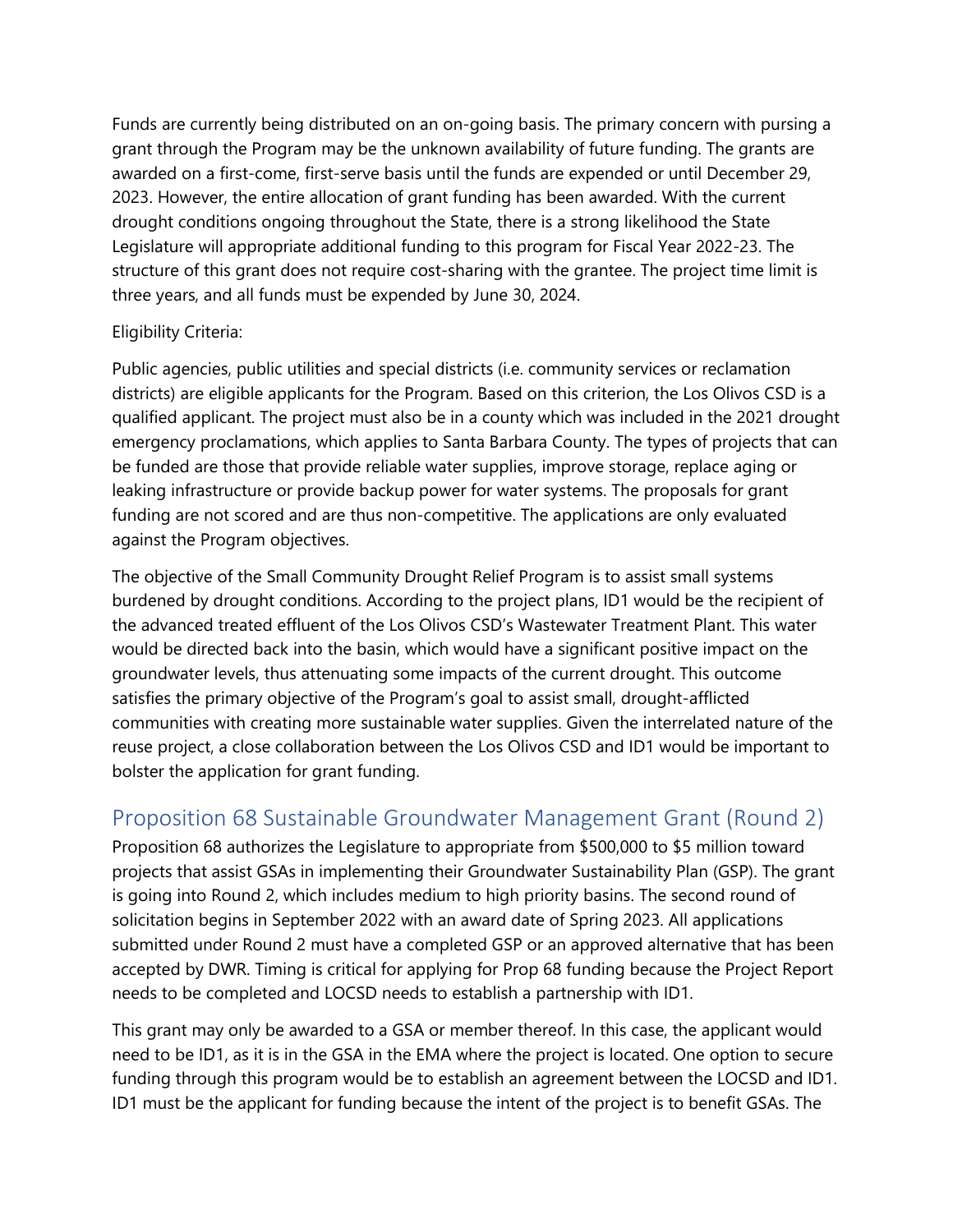groundwater recharge component would meet one of the primary objectives of Prop 68 funding.

Eligibility Criteria:

- Agricultural Water Management Plan (AWMP)
- California Statewide Groundwater Elevation Monitoring (CASGEM) Compliance
- Climate Change
	- o Applicants shall demonstrate that the project addresses risks arising from Climate Change.
- Groundwater Management Compliance
	- o SGMA Consistency
		- **An Adopted GSP or and Approved Alternative**
- GWMP Compliance
- Open and Transparent Water Data
- Public Utilities and Mutual Water Companies
	- o Clear and definite purpose for how project benefits customers, not investors
- Stormwater Resource Plan (SWRP) Compliance
- Surface Water Diversion Reporting Compliance
- Sustainable Water Use and Demand Reduction
- Water Metering Compliance

The groundwater recharge plans of the project align closely with the intent of the Prop 68 grant funding objectives. The injection of advanced treated wastewater effluent into the Eastern GSA management area supports the objective to advance regional groundwater supply sustainability. This is a multifaceted, mutually beneficial project that aligns with the overall goals of Prop 68, and should be considered a viable potential source of funding.

#### IRWM

The Integrated Regional Water Management (IRWM) Implementation Grant Program is made available through the CA Department of Water Resources. The overall goal of the various IRWM programs throughout California are to encourage collaboration of regional stakeholders in addressing water supply issues through an integrated approach. The Proposition 1 grant funding is entering Round 2 and expected to open in early 2022. The open solicitation window for the Santa Barbara IRWM will be from January 17<sup>th</sup> to February 21<sup>st</sup>, and the scoring is set to take place in March 2022. The scoring rubric will be largely based on the Proposal Solicitation Package (PSP) released by DWR. Currently, there remains \$2 million in funding available to projects in the Santa Ynez and San Antonio Watersheds.

The IRWM Plan for the Los Olivos CSD is administered through Santa Barbara County. In order for the three projects to be considered for selection under the IRWM Grant Program, the project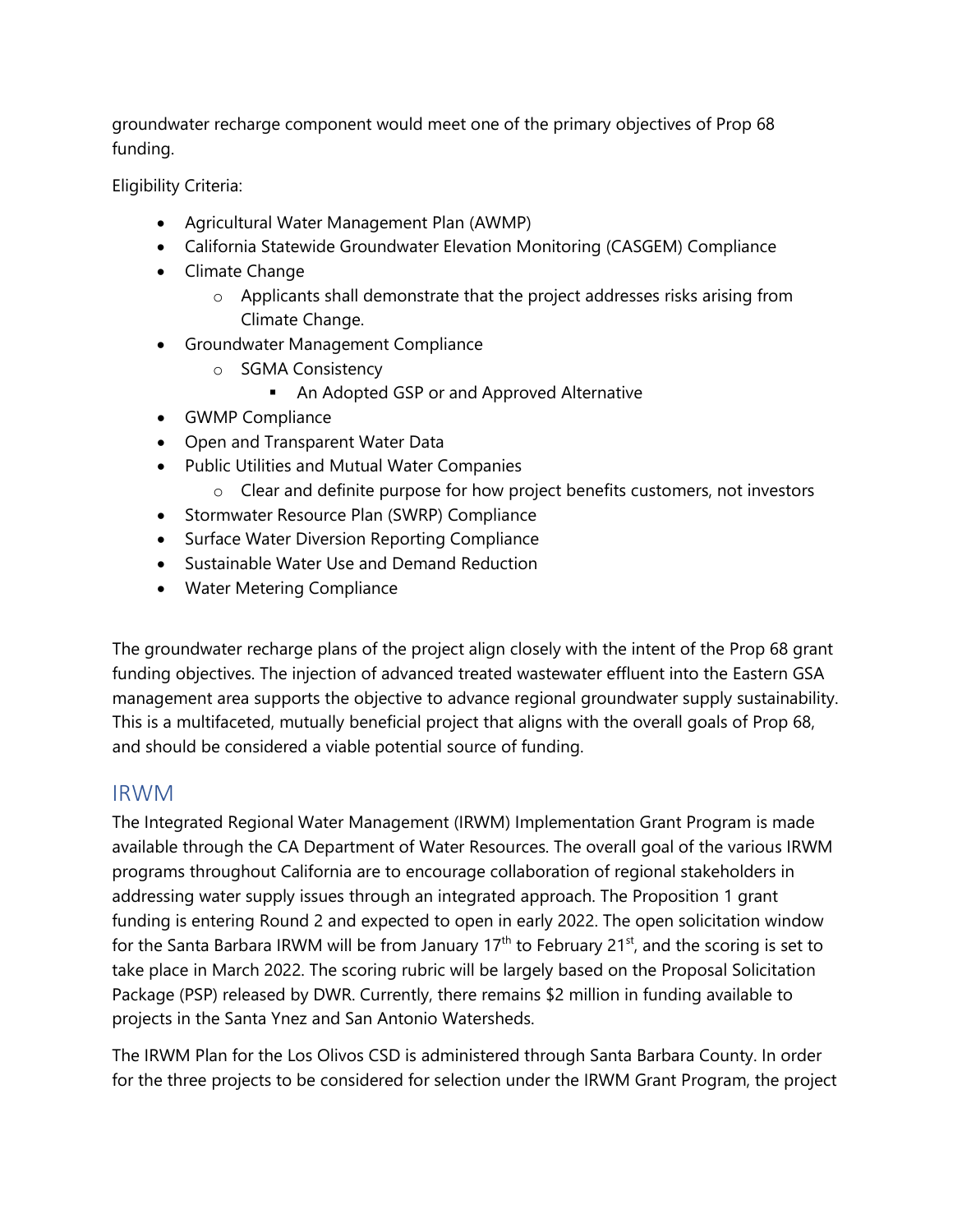must be identified in the current IRWM on file with the County. The scoring rubric used will align closely with the criteria outlined in the PSP. Some of the project criteria are listed below.

Eligibility Criteria:

- The IRWM region must have been accepted into the IRWM Grant Program through the Regional Acceptance Process (RAP)
- Proposed projects must be included in the regional IRWM Plan
- Each proponent of a project included in an IRWM Implementation proposal must adopt the IRWM Plan
- Public Utilities and Mutual Water Companies Project must benefit customers, not investors
- Water Contamination descriptions required for areas with elevated nitrate, arsenic, perchlorate or hexavalent chromium
	- o The location and extent of that contamination in the region,
	- $\circ$  The impacts caused by the contamination to communities within the region,
	- o Existing efforts being undertaken in the region to address the impacts, and
	- o Any additional efforts needed to address the impacts

The Regional Water Management Group (RWMG) must include in its grant application an explanation of how the proposed project addresses the any such contamination.

- Climate Change Project must address regional risks of climate change
- Groundwater Management Compliance
	- o SGMA Consistency
	- o Groundwater Management Plan Compliance
- CA Statewide Groundwater Elevation Monitoring (CASGEM) Compliance
- Stormwater Resources Plans
- Urban and Agricultural Water Suppliers Compliance
- Water Metering Compliance
- Open and Transparent Water Data

Some project types that are eligible include, but aren't limited to:

- Water reuse and recycling for non-potable reuse and direct and indirect potable reuse,
- Water-use efficiency and water conservation
- Local and regional surface and underground water storage, including groundwater aquifer cleanup or recharge projects
- Regional water conveyance facilities that improve integration of separate water systems
- Watershed protection, restoration, and management projects, including projects that reduce the risk of wildfire or improve water supply reliability
- Improvement of water quality, including drinking water treatment and distribution, groundwater and aquifer remediation, matching water quality to water use, wastewater treatment, water pollution prevention, and management of urban and agricultural runoff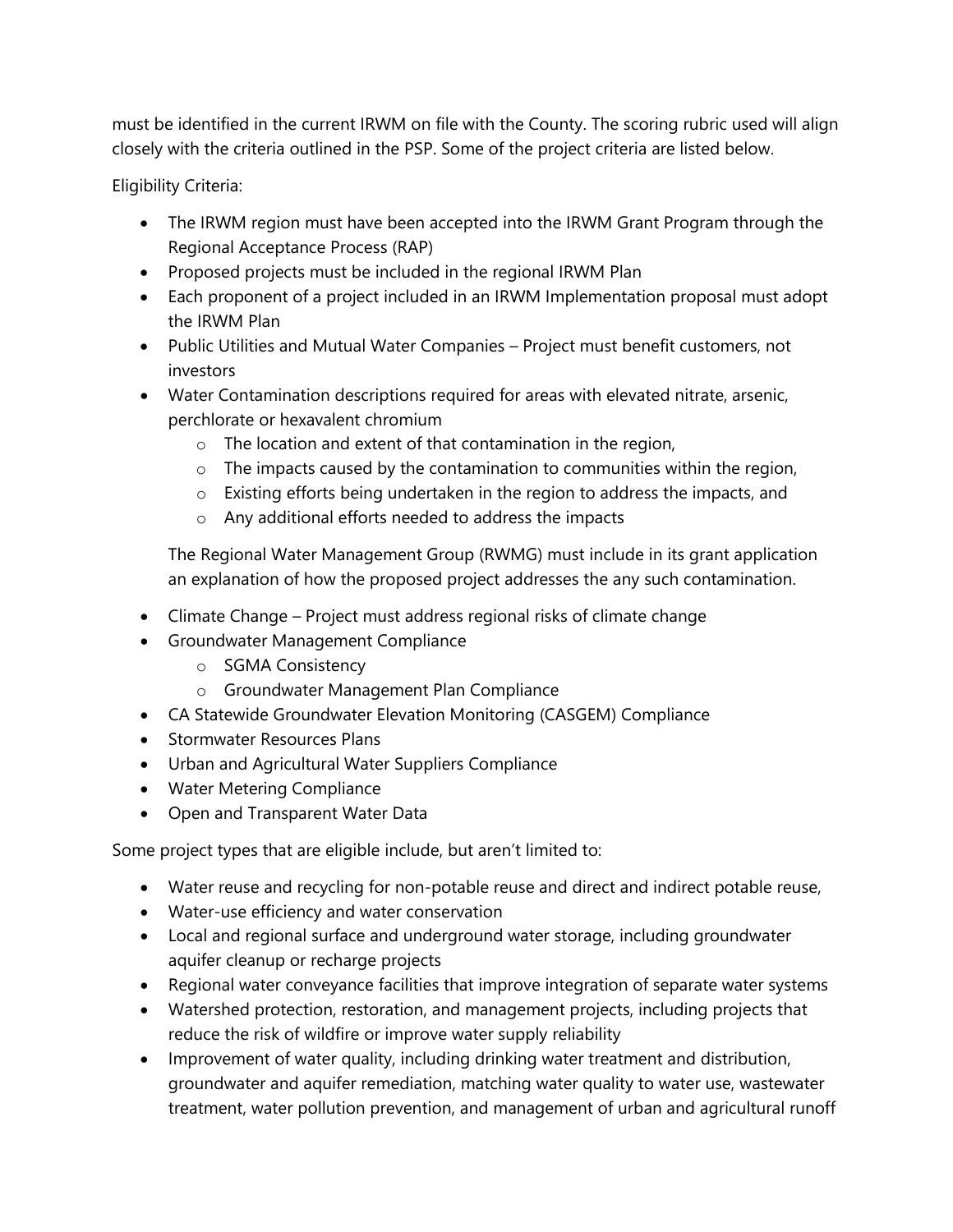The major priority of the IRWM Program is to address regional water supply issues through a multi-agency collaborative approach. The LOCSD, Improvement District No. 1 and the broader Santa Ynez River Valley Groundwater Basin would mutually benefit from these proposed projects through remediation as well as groundwater recharge.

#### Other Considerations

MNS is looking forward to developments with the State legislature and budget, as there is potential for additional funding for water programs. We can expect to learn more around February through May of this year and this funding analysis will be updated accordingly. Specifically, Title XVI programs may get infusions through the Water Infrastructure Improvements for the Nation (WIIN) Act.

Due to the multi-agency nature of the projects proposed, there may need to be special provisions put in place for the cooperative management of the project and process. ID1 is a GSA member and would take the effluent from the WWTP, which will be under the management of the Los Olivos CSD. In this case, establishing a memorandum of understanding might be the best way to facilitate this agreement and proceed toward applying for grant funding under Prop 68.

#### Funding Strategy Summary

The recommended funding strategy is to pursue all of the aforementioned funding sources in a manner that

- satisfies their complementary fund matching requirements,
- aligns funding availability and project delivery requirements with project phasing and scheduling,
- and utilizes partnerships and cooperative arrangements to maximize funding accessibility.

A tabular view of this strategy is presented in **Attachment A**

#### Standing Recommendation

MNS recommends revisiting this strategy memo at appropriate times and periods when additional and new funding sources are revealed and can be evaluated for their incorporation into the funding strategy.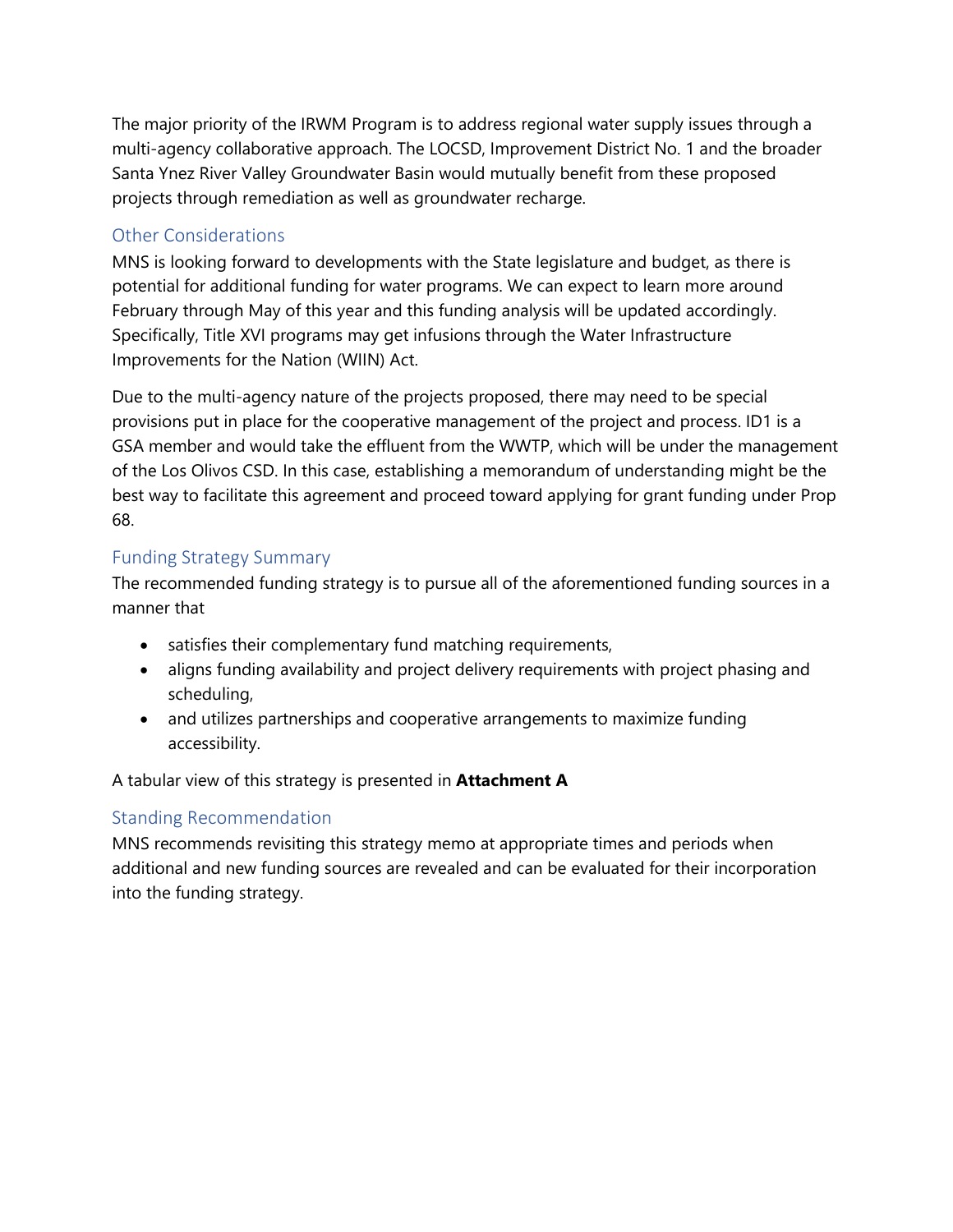# **Strategic Plan for Funding LOCSD**

| 2022                                                | <b>Funding Source</b>         | <b>Funds</b><br><b>Available</b> | <b>Grant</b><br><b>Award</b> | <b>Competitive</b> | <b>Open Date</b> | <b>Closing</b><br><b>Date</b> | <b>Review End</b> | <b>Cost</b><br><b>Sharing</b> |
|-----------------------------------------------------|-------------------------------|----------------------------------|------------------------------|--------------------|------------------|-------------------------------|-------------------|-------------------------------|
| Integrated Water Resources Mgt. (IRWM)<br>(Round 2) | State (DWR),<br>Prop 1        | \$2 million                      | \$0-2 million                | <b>Yes</b>         | January 17th     | <b>February</b><br>21st       | March 1,<br>2022  | 50%                           |
| <b>Small Community Drought Relief</b>               | State (DWR),<br><b>AB 148</b> | \$192 million                    | <b>Varies</b>                | <b>No</b>          | <b>Ongoing</b>   | 30-Jun-2024                   | <b>Ongoing</b>    | <b>None</b>                   |
| Title XVI under Bureau of Reclamation (BoR)         | <b>Federal (BoR)</b>          | <b>Closed for</b><br>2022        | \$0-2 million                | $\sim$ $\sim$      | $\sim$ $\sim$    | $\sim$ $\sim$                 | 2021              | 25-50%                        |
| Sustainable Groundwater Mgt. (SGM) (Round<br>2)     | State (DWR),<br>Prop 68       | \$62 million                     | \$500k -<br>\$1million       | <b>Yes</b>         | <b>Fall 2022</b> | <b>Late 2022</b>              | <b>Early 2023</b> | 25%                           |
| Clean Water State Revolving Fund (CWSRF)            | <b>SWRCB, Loan</b>            | $\sim$ $\sim$                    | $$1 - $100$<br>million       | <b>No</b>          | <b>Ongoing</b>   | <b>Ongoing</b>                | <b>Ongoing</b>    | <b>Financing</b>              |

| 2023                                                     | <b>Funding Source</b>         | <b>Funds</b><br><b>Available</b> | <b>Grant</b><br><b>Award</b> | <b>Competitive</b> | <b>Open Date</b>  | <b>Closing</b><br>Date | <b>Review End</b> | Cost<br><b>Sharing</b> |
|----------------------------------------------------------|-------------------------------|----------------------------------|------------------------------|--------------------|-------------------|------------------------|-------------------|------------------------|
| <b>Title XVI</b> under Bureau of Reclamation<br>(Bureau) | <b>Federal (Bureau)</b>       | <b>TBD (2023)</b>                | <b>TBD (2023)</b>            | <b>No</b>          | <b>TBD (2023)</b> | <b>TBD (2023)</b>      | <b>TBD (2023)</b> |                        |
| <b>Small Community Drought Relief</b>                    | State (DWR),<br><b>AB 148</b> | <b>TBD (2023)</b>                | <b>Varies</b>                | <b>No</b>          | <b>Ongoing</b>    | 30-Jun-2024            | <b>Ongoing</b>    | <b>None</b>            |
| Clean Water State Revolving Fund (CWSFR)                 | <b>SWRCB, Loan</b>            | $- -$                            | $$1 - $100$<br>million       | <b>No</b>          | <b>Ongoing</b>    | <b>Ongoing</b>         | <b>Ongoing</b>    | <b>Financing</b>       |